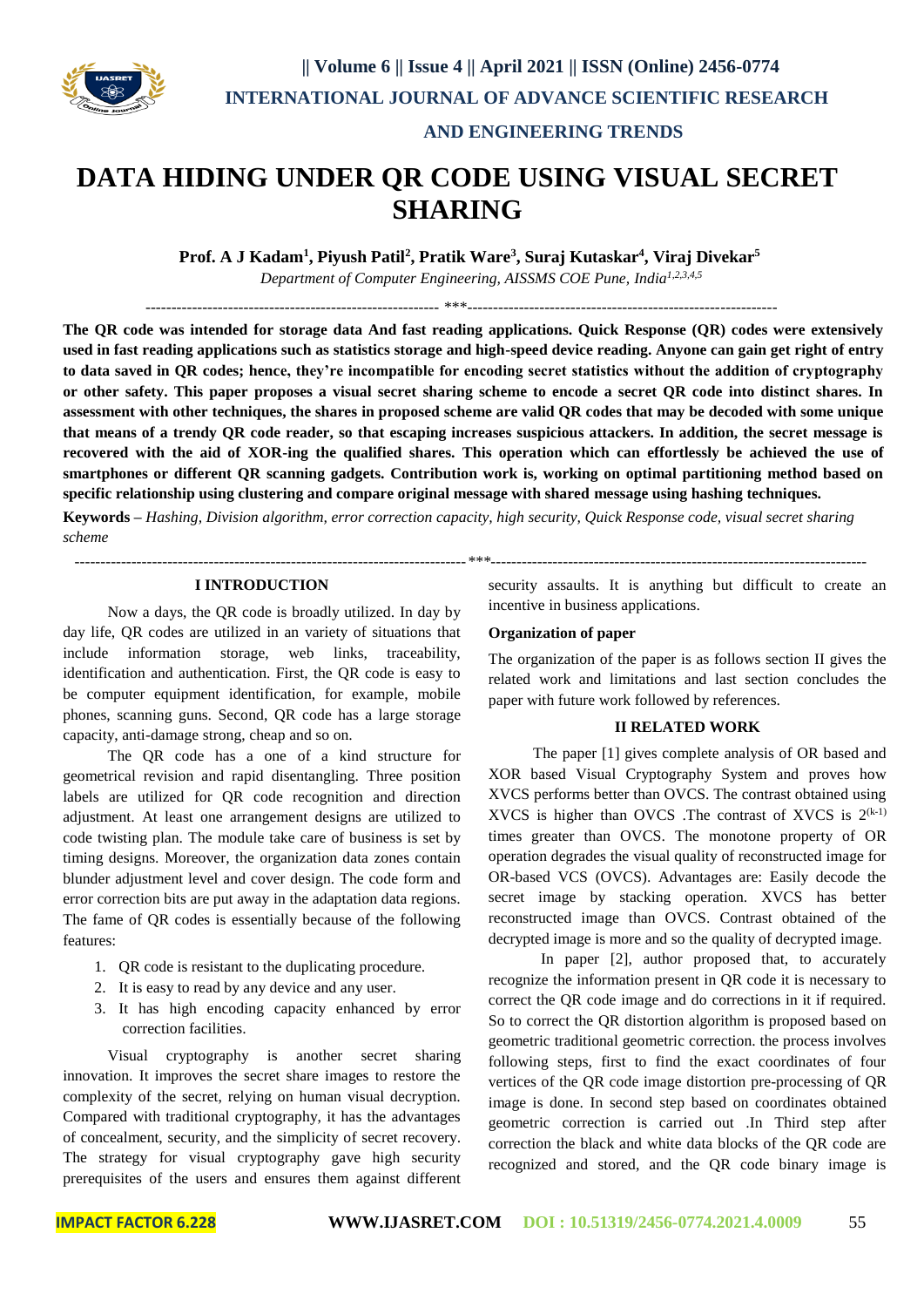

## **|| Volume 6 || Issue 4 || April 2021 || ISSN (Online) 2456-0774 INTERNATIONAL JOURNAL OF ADVANCE SCIENTIFIC RESEARCH AND ENGINEERING TRENDS**

restored accurately. Hats how it increases the application area of QR code.

The two-level QR code (2LQR), has two public and personal storage levels and may be used for document authentication [3]. The general public level is that the same because the standard QR code storage level; therefore it's readable by any classical QR code application. The private level is made by replacing the black modules by specific textured patterns. It consists of data encoded using QR code with a mistake correction capacity. Advantages are: It increases the storage capacity of the QR code. The textured patterns used in 2LQR sensitive to the P&S process. Disadvantages are: Need to improve the pattern identification method. The storage capacity of 2LQR can be increased by replacing the white modules with textured patterns.

This paper [4] propose sharing QR code secrets explodes the error correction mechanism inherent in the structure of the QR code, for circulate and encode data about a mystery message into various activities. Each activity in the plan is developed from a QR cover code, and each offer itself is a legitimate QR code that can be examined and decoded by a QR code reader. Advantages are: The secret message can be recuperated the mystery message can be recouped by consolidating the data contained in the QR code shares. Disadvantages is: secrete sharing depends on code words.

This paper [5] propose Advanced cheating prevention mechanism to QR code. First the sender of the image shares the keys with the participants and after sending the share first participant is authenticated by using validation code and key if any of the participant is dishonest then secret decoding process stops at that point itself. Highest version of the QR code that is version 40 is used in the paper. Advantage is introduced an advanced cheating-prevention visual secret-sharing. Presented approach is tolerant to print and scan operation to protect QR data in real world application.

In paper [6] multiple image visual cryptography (MIVC), optimal grayscale reserving visual cryptography (GRVCS) are studied. Embedded extended visual cryptography scheme (Embedded EVCS), simulated-annealing-based algorithm to use the VC construction problem to find the column vectors for the optimal VC construction, natural-imagebased VSS scheme (NVSS scheme).

In [7] paper, plan a secret QR sharing way to deal with ensure the private QR information with a protected and reliable distributed system. The proposed approach contrasts from related QR code conspires in that it utilizes the QR qualities to accomplish secret sharing and can oppose the print-and-sweep activity. Advantages are: Reduces the security risk of the secret. Approach is practical. It provides content readability, cheater detectability, and an adjustable secret payload of the QR barcode. Disadvantages are: Need to improve the security of the QR scanner tag. QR system requires lessening the alterations.

In this work [8], HVC construction methods based on error diffusion are proposed. The secret image is concurrently embedded into binary valued shares while these shares are half toned by error diffusion—the workhorse standard of half toning algorithms. Error diffusion has low complexity and provides halftone shares with good image quality. A reconstructed secret image, obtained by stacking qualified shares together, does not suffer from cross interference of share images.

In this paper [9], the schemes of user-friendly visual secret sharing dependent on random grids are compared to a proposed scheme. The outcomes show that the proposed schema other than not requiring the Codebook, is more adaptable in the quality control than some different schemas and proposed strategy is that separated from the utilization of complementary cover images, different cover images can be utilized and shares do not contain any follow from one another, which it expands the security and more confusion against attackers.

In this paper [10], as first part, many types of secret sharing schemes are examined and author proposed two Variant of a secret sharing scheme using Gray code and XOR operation. The Gray code is used to construct the shares and the XOR operation is used to reconstruct the secret. The proposed method can be used as a cryptographic algorithm and also for secret sharing as well as visual secret sharing.

In this paper [11], author proposed visual secret sharing scheme using Boolean and shift operations that provides high security to the secret image is designed. An algorithm is proposed to encode the original secret image to generate n share images using simple Boolean XOR and circular shift operations. The secret data cannot be revealed with any k1 or less number of share images. The security is provided to the original secret by encrypting this secret with a random image and distinct authentication id used for each share during generation of shares. The size of generated share images is same as that of original image and requires no pixel expansion. Disadvantage is: This paper used construct two variant secret sharing schemes depend on gray scale images.

 In this work [12] Initially Feature Extraction process has been performed for Natural Shares. Here Digital image and Printed image have been used as Natural Shares. With that extracted features secret image will be encrypted by (n, n) - NVSS scheme where process carried by (n-1) natural shares.

 Natural-image-based VSS scheme [13] (NVSS scheme) which shares secret image via various carrier media to protect the secret and the participants during the transmission phase. This Process involved sharing a secret image over arbitrary selected natural images (called natural shares) and one noise-like share.

 This process [14] involved sharing a secret image over arbitrary selected natural images (called natural shares) and one noise-like share. Natural-image-based VSS scheme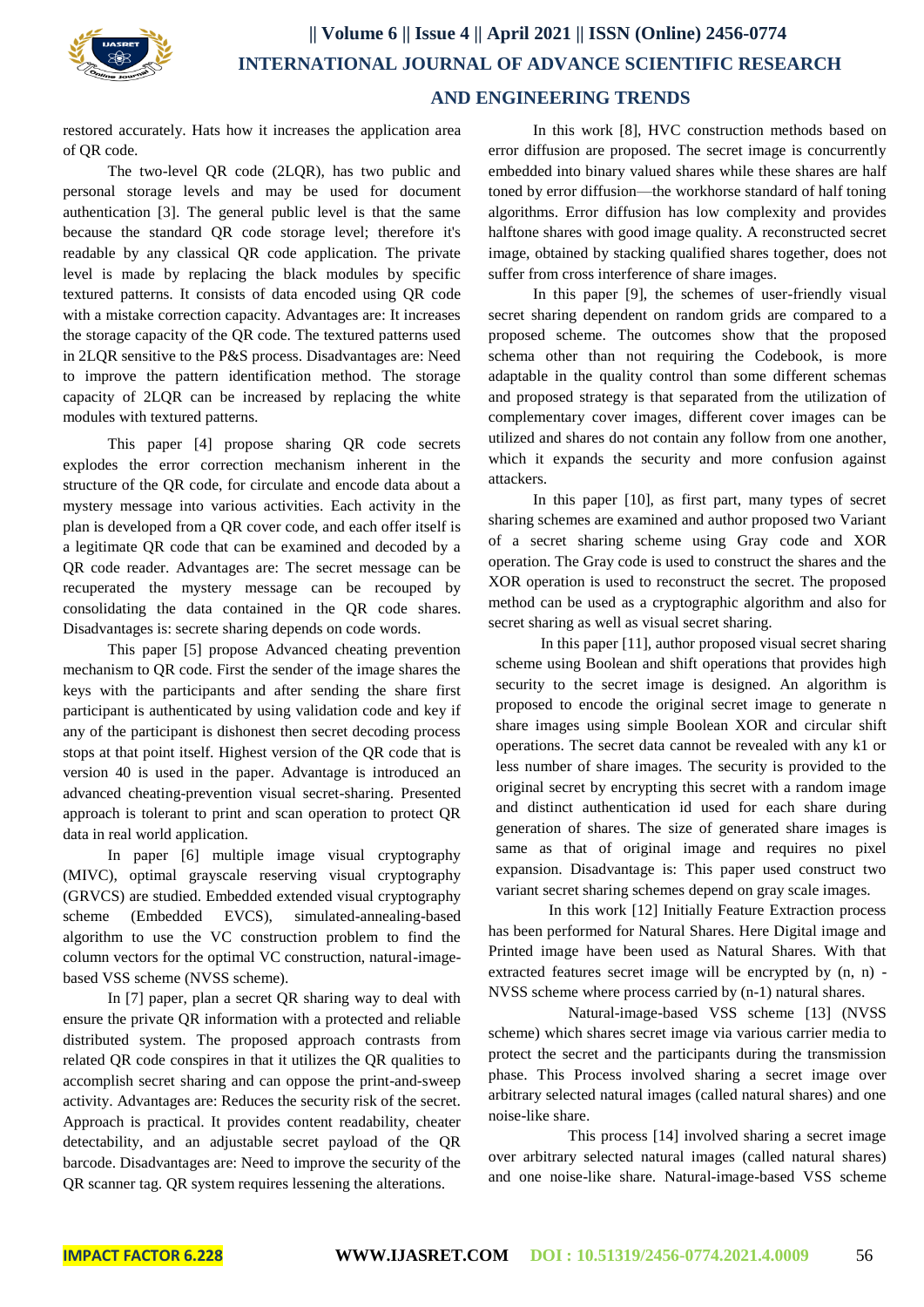

(NVSS scheme) which shares secret image via various carrier media to protect the secret and the participants during the transmission phase.

 Aim of this project [15] is to avoid the transmission risk problem during sharing an image in a network. Regular visual secret sharing (VSS) schemes hide secret images in shares that are encoded or stored in digital form.

 One such data [16] obscure technique called visual cryptography. This survey is on various data obscure techniques in cryptography that are in practice today along with the comparative analysis of these techniques.

 Visual cryptography [17] i.e. multiple image visual cryptography (MIVC), optimal grayscale reserving visual cryptography (GRVCS) are studied. Embedded extended visual cryptography scheme (Embedded EVCS), simulated-annealingbased algorithm to use the VC construction problem to find the column vectors for the optimal VC construction, natural-imagebased VSS scheme (NVSS scheme).

 This research [18] had used steganography techniques to securely share the secret image to avoid data lost.

The proposed  $(n, n)$  – NVSS scheme [19] can share one digital secret image using n - 1 arbitrary selected shares and one share which is noise share. The natural shares can be photos as well as hand painted pictures in digital form as well as in printed form. The noise-like share is generated based on these natural shares and the secret image. The natural shares which are not altered are diverse and innocuous, thus greatly reducing the transmission risk problem.

 In this work [20], HVC construction methods based on error diffusion are proposed. The secret image is concurrently embedded into binary valued shares while these shares are half toned by error diffusion—the workhorse standard of half toning algorithms. Error diffusion has low complexity and provides halftone shares with good image quality. A reconstructed secret image, obtained by stacking qualified shares together, does not suffer from cross interference of share images.

#### **III PROPOSED METHODOLOGY**

In proposed system, a novel approach is introduced to improve the security of QR codes using advanced partitioning algorithm. An existing sharing technique is subjected to loss of security. On this premise, consider the strategy for (k, n) get to structures by using the (k, k) sharing occurrence on each kmember subset dependent on specific relationship. This methodology will require countless examples as n increments. Therefore, presents partioning calculations to group all the kmember subsets into a few assortments, in which cases of various subsets can be supplanted by just one. The designed scheme is feasible to hide the secrets into a tiny QR tag as the purpose of visual sharing schema. Only the authorized user

with the private key can additionally uncover the covered mystery effectively.

- A. Advantages of proposed system
- 1. Efficient and Secure embedding of text.
- 2. Increases security using advanced partitioning algorithm.
- 3. Increases the sharing efficiency.
- 4. Increasingly adaptable access structures and high security.
- 5. Processing cost is less.
- 6. Message accuracy can be checked with hashing technique. **IV. RESULTS AND DISCUSSION**

Experiments can be performed on a personal computer with a configuration: Intel (R) Core (TM) i7-2120 CPU @ 3.30GHz, 8GB memory, Windows, MySQL backend database and Jdk 1.9. The application is web application used tool for design code in Eclipse and execute on Tomcat server.

The QR code security with texture patterns by applying the X-OR ing based Visual Cryptography Scheme on QR code for sharing secrets to the receiver. The figure shows the QR code example. The experiment includes two processes encryption process and decryption process.

#### **A. Output Results**

Input: Meeting on Sunday at JW Mariot Output:



Fig. 2. QR Code



Fig.3 Secret Shares generated of given message

Figure 3 shows the secret shares generated of given message.



Fig.4 Retrieve the original message using selected shares Message - Meeting on Sunday at JW Mariot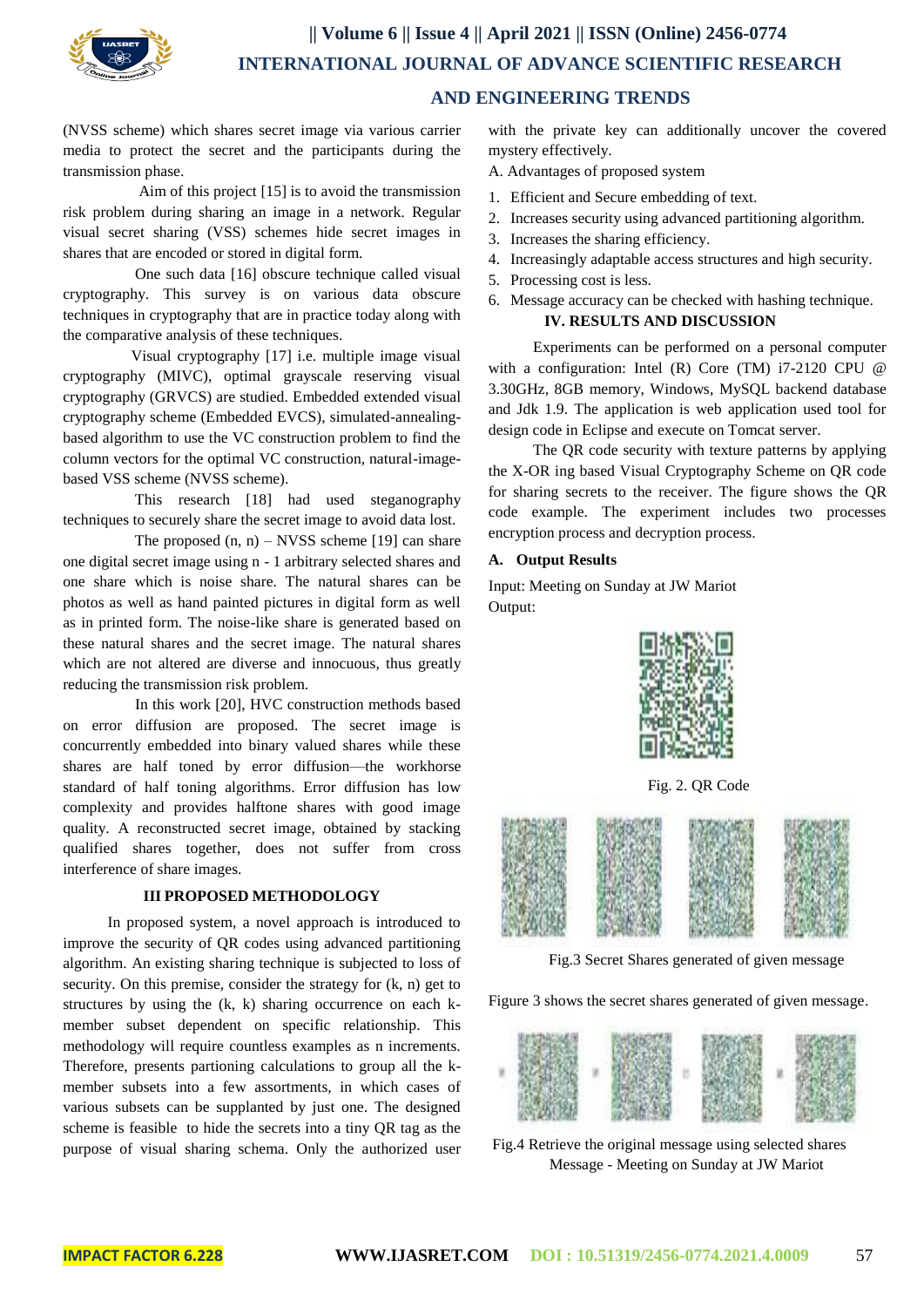

### **|| Volume 6 || Issue 4 || April 2021 || ISSN (Online) 2456-0774 INTERNATIONAL JOURNAL OF ADVANCE SCIENTIFIC RESEARCH AND ENGINEERING TRENDS**

#### **B. Comparison Results**

Time complexity of a sharing schema algorithm quantifies the amount of time taken by an algorithm to run as a function of the length of the input.



#### **V CONCLUSION**

In this paper, we proposed a visual secret sharing scheme for QR code applications, which makes improvement mainly on two aspects: higher security and partitioning techniques based on specific relationships. In addition, we extended the access structure from  $(n, n)$  to  $(k, n)$  by further investigating the error correction mechanism of QR codes. Two division approaches are provided, effectively improving the sharing efficiency of (k, n) method. Therefore, the computational cost of our work is much smaller than that of the previous studies which can also achieve (k, n) sharing method and compare shared message with original message using hashing techniques.

#### **REFERENCES**

[1]C. N. Yang, D. S. Wang, "Property Analysis of XOR-Based Visual Cryptography," IEEE Transactions on Circuits Systems for Video Technology, vol. 24, no. 12 pp. 189-197, 2014.

[2]Wang Xuan, Cao Peng, Feng Liuping, Zhu Jianle, Huo peijun,"Research on Correcting Algorithm of QR Code Image's Distortion "17th IEEE International Conference on Communication Technology 2017.

[3]I. Tkachenko, W. Puech, C. Destruel, et al., "Two-Level QR Code for Private Message Sharing and Document Authentication," IEEE Transactions on Information Forensics & Security, vol. 11, no. 13, pp. 571-583, 2016.

[4]Y W. Chow, W Susilo, G Yang, et al., "Exploiting the Error Correction Mechanism in QR Codes for Secret Sharing," Information Security and Privacy, pp.409-425, 2016.

[5]P. Y. Lin, "Distributed Secret Sharing Approach with Cheater Prevention Based on QR Code," IEEE Transactions on Industrial Informatics, vol. 12, no. 1, pp. 384-392, 2016.

[6]Miss A.A. Naphade Dr. R.N. khobaragade Dr.V.M. Thakare, "Improved NVSS scheme for diverse image media". International Conference on Science and Technology for Sustainable Development, Kuala Lumpur, MALAYSIA, May 24-26, 2016.

[7]Y. C. Chen, G. Horng, D. S. Tsai, "Comment On Cheating Prevention in Visual Cryptography," IEEE Transactions on Image-Processing A Publication of the IEEE Signal Processing Society, vol. 21, no. 7, pp. 3319-3323, 2012.

[8]Z. Wang, G. R. Arce, and G. D. Crescenzo, "Halftone Visual Cryptography via Error Diffusion", IEEE TRANSACTIONS ON INFORMATION FORENSICS AND SECURITY, VOL. 4, NO. 3, SEPTEMBER 2009.

[9]S. Mohammad Paknahad, S. Abolfazl Hosseini, Mahdi R. Alagheband, "User-friendly Visual Secret Sharing for Color Images Based on Random Grids" International Symposium on Communication Systems, Networks and Digital Signal Processing 2016.

[10]Deepika M P, A Sreekumar," Secret Sharing Scheme Using Gray Code and XOR Operation" IEEE 2017.

[11]Javvaji V.K. Ratnam,1 P. Ramana Reddy,2 and T. Sreenivasulu Reddy3," Design of High Secure Visual Secret Sharing Scheme for Gray Scale Images" IEEE WiSPNET 2017.

[12]Mayuri Sonkusare, Prof. Nitin Janwe "Analysis of Digital Image Sharing By Diverse Image Media" ,Mayuri Sonkusare et al, / (IJCSIT) International Journal of Computer Science and Information Technologies, Vol. 6 (4) , 2015, 3784-3786.

[13] R.H. adekar, N.M. jadhav, N.D. Pergad, "Digital image sharing by diverse image media using nvss technique", IJARIIE-ISSN (O)-2395-4396, Vol-2 Issue-1, 2016.

[14] G.Rajathi, G.Sangeetha, D.Tamizharasi, S.Praveen Kumar, "Secret sharing schemes by diverse image media". International Journal of Innovative Research in Computer and Communication Engineering an ISO 3297: 2007 Certified Organization Vol.3, Special Issue 1, February 2015.

[15]Priyanka R. Pawar, Manjusha S. Borse, "Transmission risk reduction in image sharing scheme with diverse image media". International Conference on "Recent Research Development in Science, Engineering and Management" ,2016.

[16] Thanuganesh.M, Saranya.R, "Assorted Image Based Obscure Techniques in Visual Cryptography", International Journal of Computer Science and Information Technologies, Vol. 5 (6), 2014.

[17]Miss A.A.Naphade Dr. R.N.khobaragade Dr.V.M.Thakare, "Improved nvss scheme for diverse image media". International Conference on Science and Technology for Sustainable Development, Kuala Lumpur, MALAYSIA, May 24-26, 2016.

[18]D. S. Tsai, G. Horng, T. H. Chen, and Y. T. Huang, "A novel secret image sharing scheme for true-color images with size constraint".